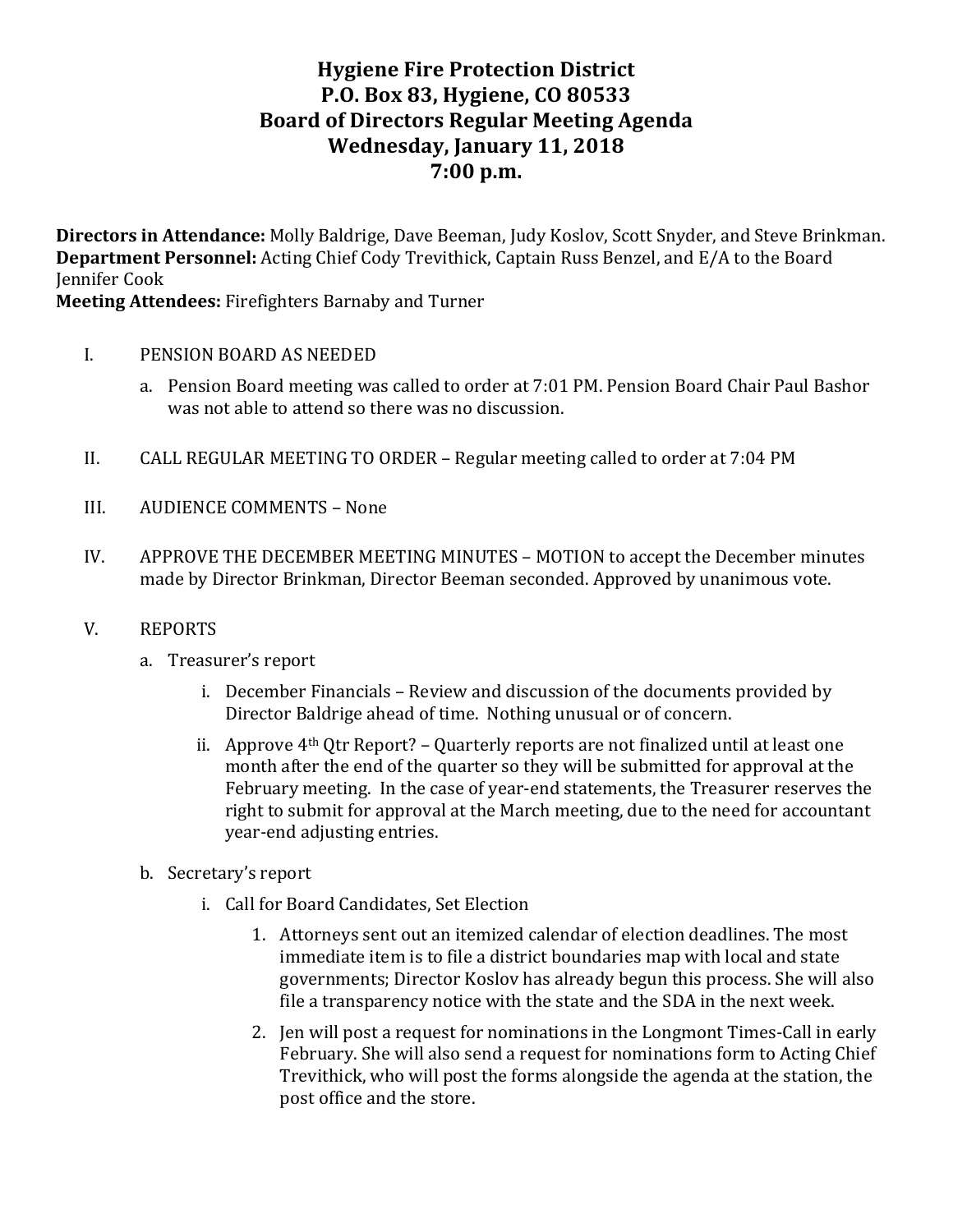- 3. MOTION to approve Resolution 2018-01 (Resolution to appoint DEO and authorize DEO to cancel elections) made by Director Koslov, seconded by Director Brinkman. Approved by unanimous vote.
- ii. Upcoming deadlines The decision on where to post the agenda for the upcoming year must be made at the January meeting. Currently there are three locations in Hygiene: The firehouse, the post office and the market (Mountain Fountain).
	- 1. MOTION to continue to post the agenda in the same locations as last year made by Director Brinkman, seconded by Director Beeman. Approved by unanimous vote.
- iii. Archive & Retention Project
	- 1. Director Brinkman stated that he has numerous documents spanning a long period of time. Jen will follow up with him to get these items transferred to her, and then sort through and archive as needed.
	- 2. Director Baldrige has all of the financial documents on her computer and will upload them to Box.com and file as appropriate.

#### c. Chief's Report

- i. FD Performance Report
	- 1. In 2017 there were a total of 292 calls for the year. This is above average compared to the last 4 or 5 years. In December, there were no fires, while over two-thirds of calls were for medical services.
	- 2. AMR response times were on the longer side for a few calls but Acting Chief Trevithick thinks that those numbers might need a little more research to determine whether they are accurate. The board requested a deeper dive into the ambulance times, particularly in regards to the outliers when the elapsed time between call and arrival exceeded thirty minutes. Director Koslov will contact FF Homyak to see if the information can be fine-tuned.
	- 3. The goal has been two responders for each emergency EMS call, and six responders for all other emergency calls. The reports show that those goals are being met and, in many instances, exceeded.
- ii. Issues & Opportunities
	- 1. Acting Chief Trevithick found two doublewide trailers for sale at a good price that he would like to buy to use for training space and storage overflow. At the moment there isn't any place to put them but Acting Chief Trevithick is working on finding a functional and convenient location.
	- 2. The State Fire Chief's Association is soliciting members and would like the Hygiene FD to join. Director Baldrige will check the financials to see if/when this has been done in the past and follow up with Acting Chief Trevithick.
- iii. Harassment  $Training On$  the recommendation of the attorneys, Acting Chief Trevithick purchased a harassment training program that can be kept in house and employed as needed. Acting Chief Trevithick ran 18 people through the new program on January 8<sup>th</sup>. Each participant received a certificate after successfully completing the training and it was generally agreed that the program was beneficial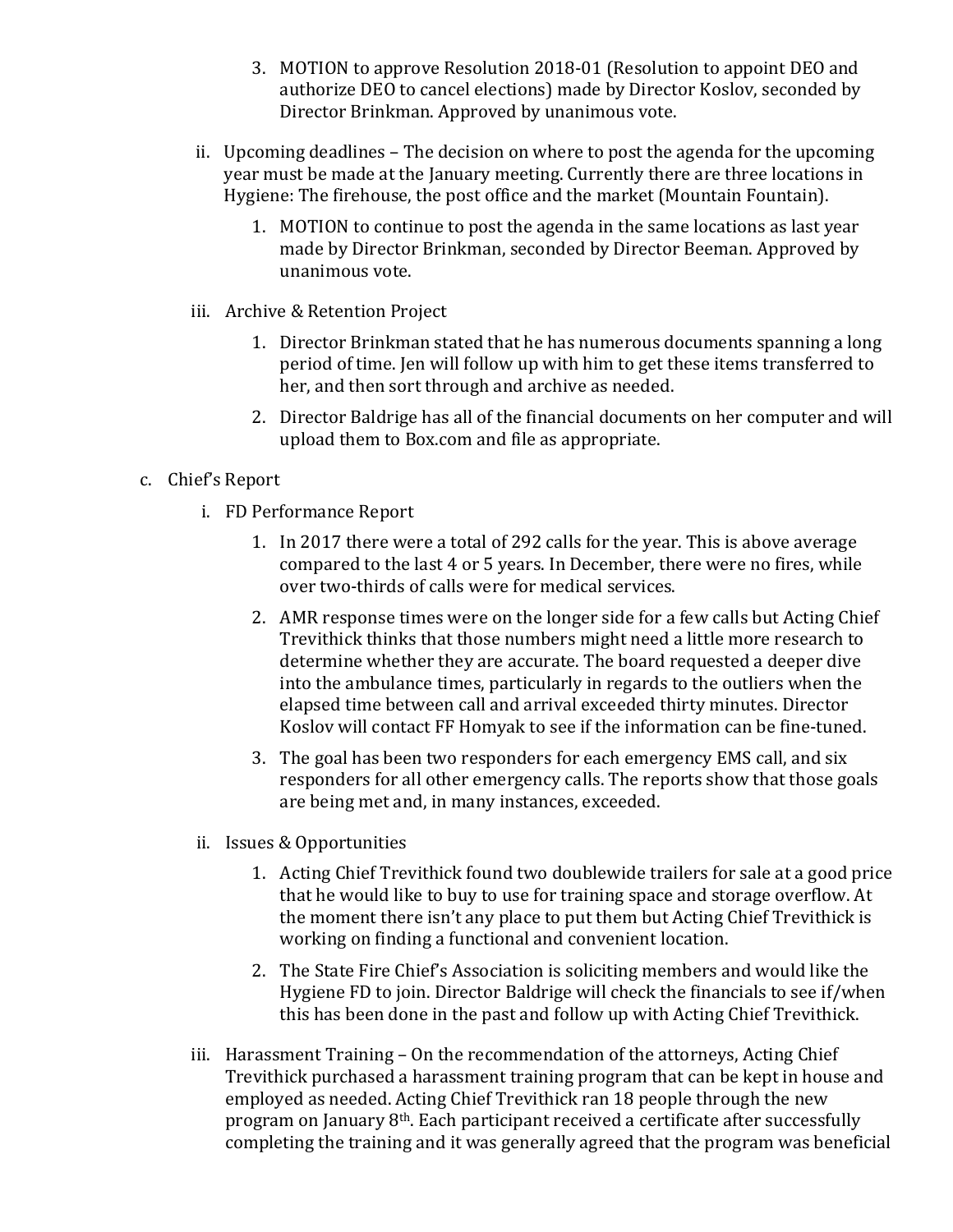and worth the expense. A second training session will take place later this month to cover anyone who was not able to attend the first time.

1. With the exception of Director Baldrige, all board members have recently participated in similar harassment training programs. Director Baldrige will attend the second training session held at the station in late January.

#### VI. OLD BUSINESS

- a. Roof Three different contractors have submitted bids, using different approaches and varying estimated costs. To determine the best way to proceed, we contacted an engineering firm that specializes in roofs. The engineers will develop specifications of exactly what needs to be done, and the contractors can then resubmit their bids based on the engineer's design. A MOTION to proceed with getting a spec from the engineers was made by Director Brinkman, seconded by Director Baldrige. Approved by unanimous vote.
- b. Station redesign We received a new set of drawings from the architects. They are similar to the previous designs but will likely still need further modifications before they fully align with what we are looking for. We won't be able to estimate costs until we have drawings for contractors to bid on. For this reason, a MOTION for the architects to continue working on the design plans was made by Director Brinkman, seconded by Director Koslov. Approved by unanimous vote.
- c. Volunteers for By-Laws/SOP Committee Captain Benzel has been working with five other FFs to update the bylaws; and Directors Snyder and Baldrige agreed to join the committee as representatives of the board. A copy of the 2011 bylaws cannot be located so the 2005 bylaws will be used as a baseline. Director Snyder would like it made clear which responsibilities and decisions will be made within the association, and which will be handled by the board. Captain Benzel suggested that it would be most effective if the board representatives sat down with the committee and rewrote the bylaws together. The process required for the association to change their bylaws takes a minimum of three months. If the committee develops bylaws that are acceptable to all involved, the board can bypass the association's voting process and implement the new bylaws directly. Captain Benzel will contact Directors Snyder and Baldrige about the next committee meeting and both will attend if possible.
- d. 2018 Budget DONE
- e. Jacket cost (Bashor) The Class III, high-visibility jackets that were initially considered didn't appear to correspond to their high price point. There is another jacket that is now being considered and the company has ordered a sample for evaluation. If the second jacket doesn't meet expectations, the process will continue until a jacket is found that fits the department's needs.
- f. Sale of  $2830$  (Barnaby: estimated auction value) The  $2830$  has been posted for approximately two months, with two serious inquiries and one formal offer. The offer is lower than the asking price but the buyer anticipates that he will need to do quite a bit of work before the truck is acceptable. Brindlee takes 10% of the selling price for posting the truck, which means our final income on the sale will be even less. Instead of making a counteroffer, the board proposed having the buyer pay the 10% commission to Brindlee, thereby allowing the department to retain the full value of the proposal. A MOTION to accept the offering price if the buyer pays the commission was made by Director Brinkman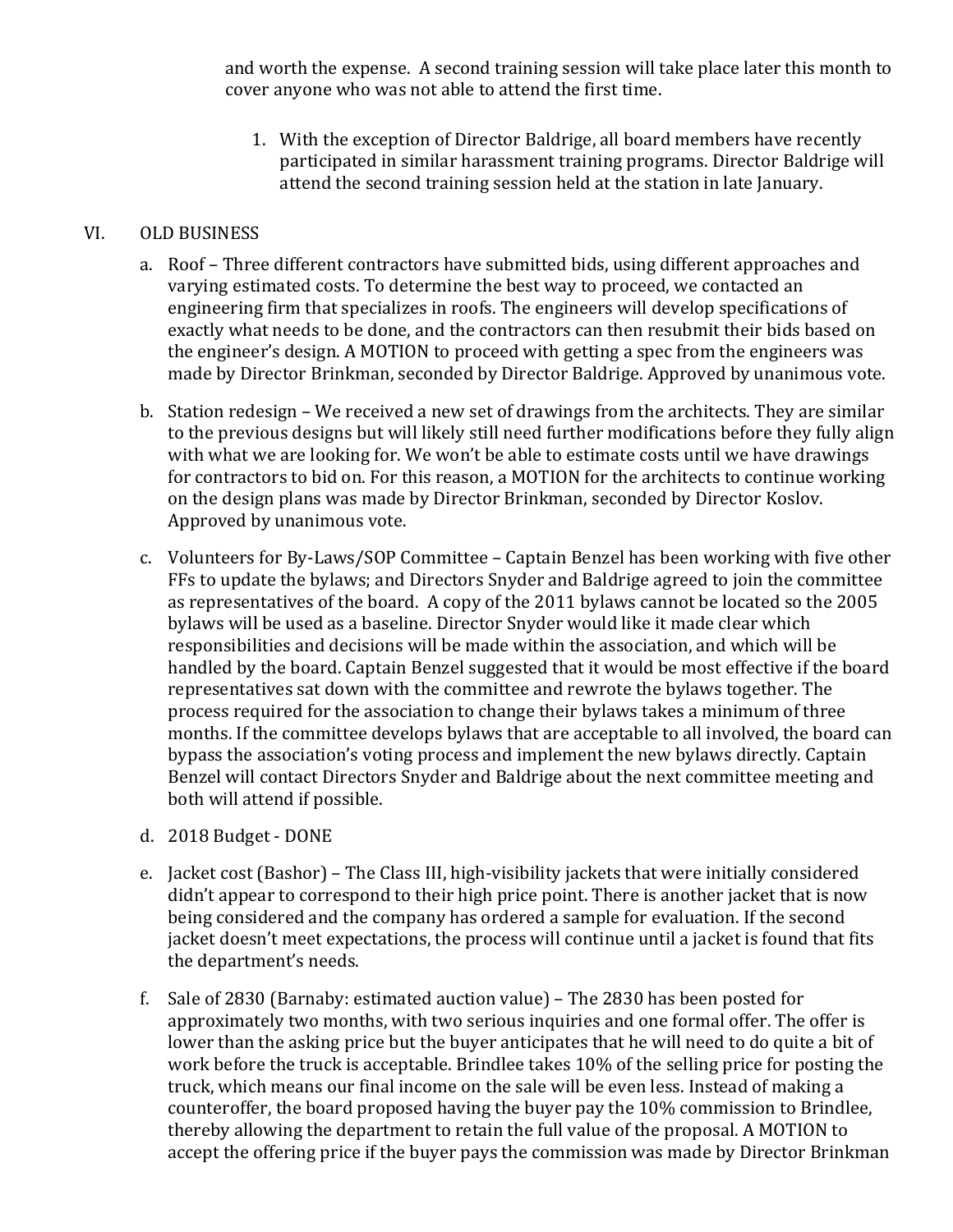and seconded by Director Koslov. Approved by unanimous vote. FF Barnaby will follow up with the buyer to communicate the board's offer. Acting Chief Trevithick and FF Barnaby are authorized to accept the offer as negotiations dictate.

- g. Shift Staffing Program
	- i. Captain Benzel has made significant progress on the writing and structuring of the shift staffing SOP. Our attorney has approved the majority of the details but the difficulty remains in figuring out how paid employees can still operate as volunteers when there are emergencies. According to the FLSA, Employees are prohibited from volunteering to perform the same duties for which they are employed. Captain Benzel suggested that the solution might be to change the SOP mandate to clarify that paid part-time employees who are not on shift only respond to major incident calls. Director Brinkman made a MOTION to adopt SOP050 with the proposed major incidents section that outlines paid part-time response when not at the station or on shift. Director Koslov seconded and the motion was approved by unanimous vote.
		- 1. Further work will need to be done in order to define exactly what constitutes a "major incident," and the attorney must sign off on the revised SOP before it can be fully adopted
		- 2. Director Baldrige confirmed that, if a major incident occurs, and employees are required to work beyond the approved 48-hour limit, there is room in the budget for overtime pay.

#### VII. NEW BUSINESS

- a. Director Baldrige requested that Jen have the meeting minutes completed and sent out a week after the meeting. Additionally, Jen should allow no more than a 5-7 day window of time in which board members can reply with suggestions or corrections. The deadline for replies should name a specific date.
- b. Jen will not be able to attend the February meeting and will therefore not be able to take the minutes. She will work with Director Koslov to figure out how minutes will be recorded.
- c. Neither Directors Baldrige nor Koslov will be able to attend the April meeting.
- d. Director Brinkman will be away for a two month period of time in the near future, although specific dates are not yet known.

#### VIII. GOALS

- a. Board Bylaws and SOPs: Molly will bring a draft to the February meeting.
- b. Establish Level of Service for HFPD Medical Response: Scott It was agreed that this should be a point of focus for 2018
- c. Establish Level of Service for Medical Transport Service: Scott Not discussed
- d. Get record keeping system set up filing, organization, preservation, accessibility of docs: Judy - Director Koslov will coordinate with Jen on how to move forward on this in early 2018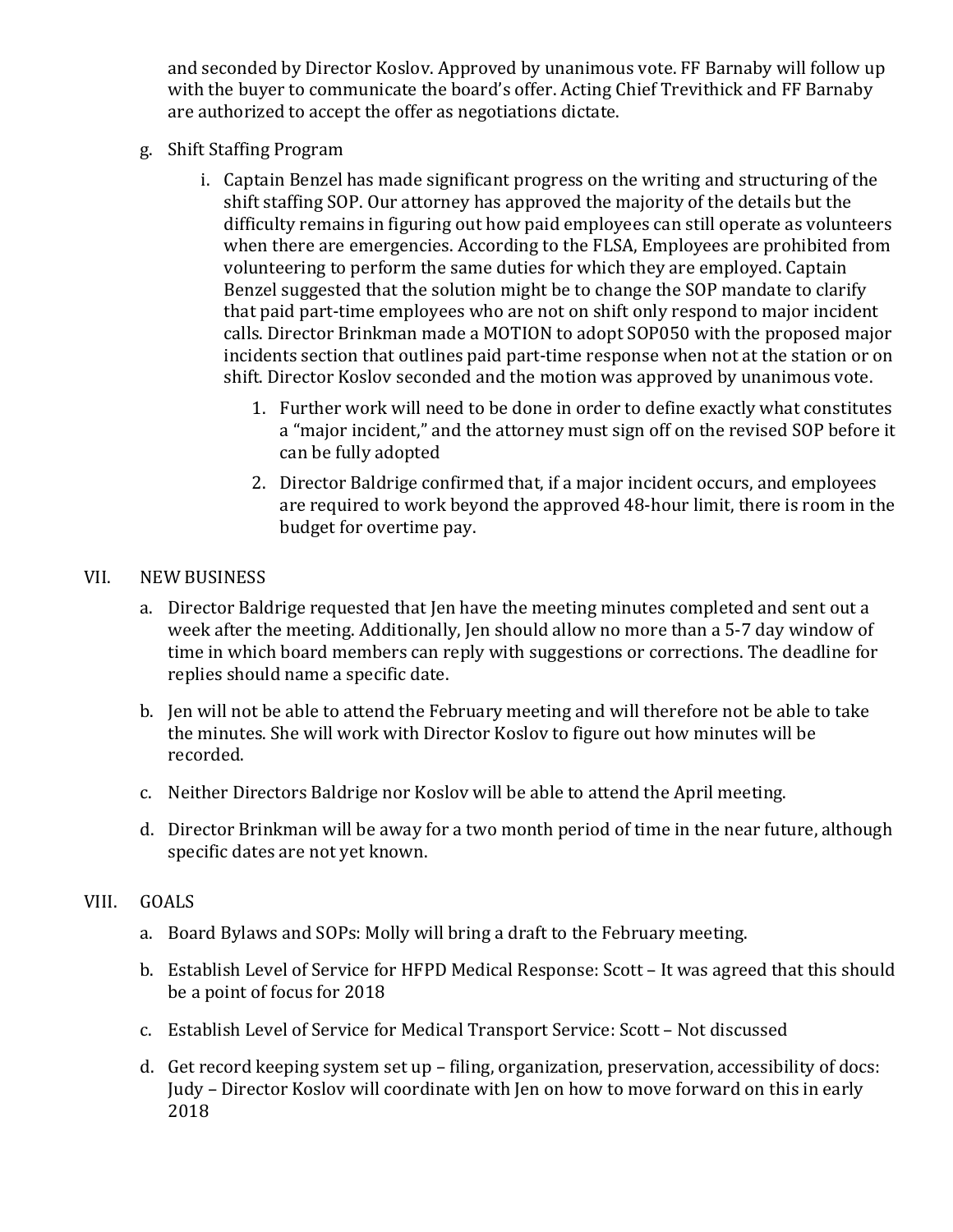- e. Strategic Plan: Steve Director Brinkman requested that each board member review the strategic plan individually and submit all comments and suggestions to him by February  $7<sup>th</sup>$ . Once he has collected all the reviews, he will sort through them and update the strategic plan with specific numbers and goals in order to come up with a draft that is more representative of the board
- f. Review Statement of Purpose DONE
- g. Verify all employees have proper tax withholding: Molly; Insurance; Dave; Job Descriptions: Chief - Not discussed
- IX. Adjournment MOTION TO ADJOURN at 9:29. Made by Director Brinkman and seconded by Director Baldrige. Approved by unanimous vote.

Motion/Resolution Summary:

- MOTION to accept the December minutes
- MOTION to adopt Resolution 2018-01 (Resolution to appoint DEO and authorize DEO to cancel elections)
- MOTION to continue to post the agenda in the same locations as last year
- MOTION to proceed with getting a roofing spec from the engineers
- MOTION for the architects to continue working on the design plans in order to solicit construction bids and get cost estimates
- MOTION to accept the offering price if the buyer pays the commission
- MOTION to adopt SOP050 with the proposed major incidents section that outlines paid part-time response when not at the station or on shift

## **ACTION ITEMS:**

## **Acting Chief Trevithick**

- Post the Request for Nominations form alongside the FD agenda at the station, post office and store.

## **Captain Benzel**

- Contact Directors Snyder and Baldrige about the next committee meeting
- Update the shift staffing SOP with the proposed major incidents section that outlines paid part-time response when not at the station or on shift
- Have John Cmil review and approve the updated SOP once the board-approved changes have been made

## **Firefighter Barnaby**

- Follow up with the buyer who is interested in the 2830 to communicate the board's offer

## **Board Members**

- Review the Strategic Plan individually and submit all comments and suggestions to Director Brinkman by February  $7<sup>th</sup>$ . Track all changes before submitting so it is clear what modifications were made and by whom.

## **Director Koslov**